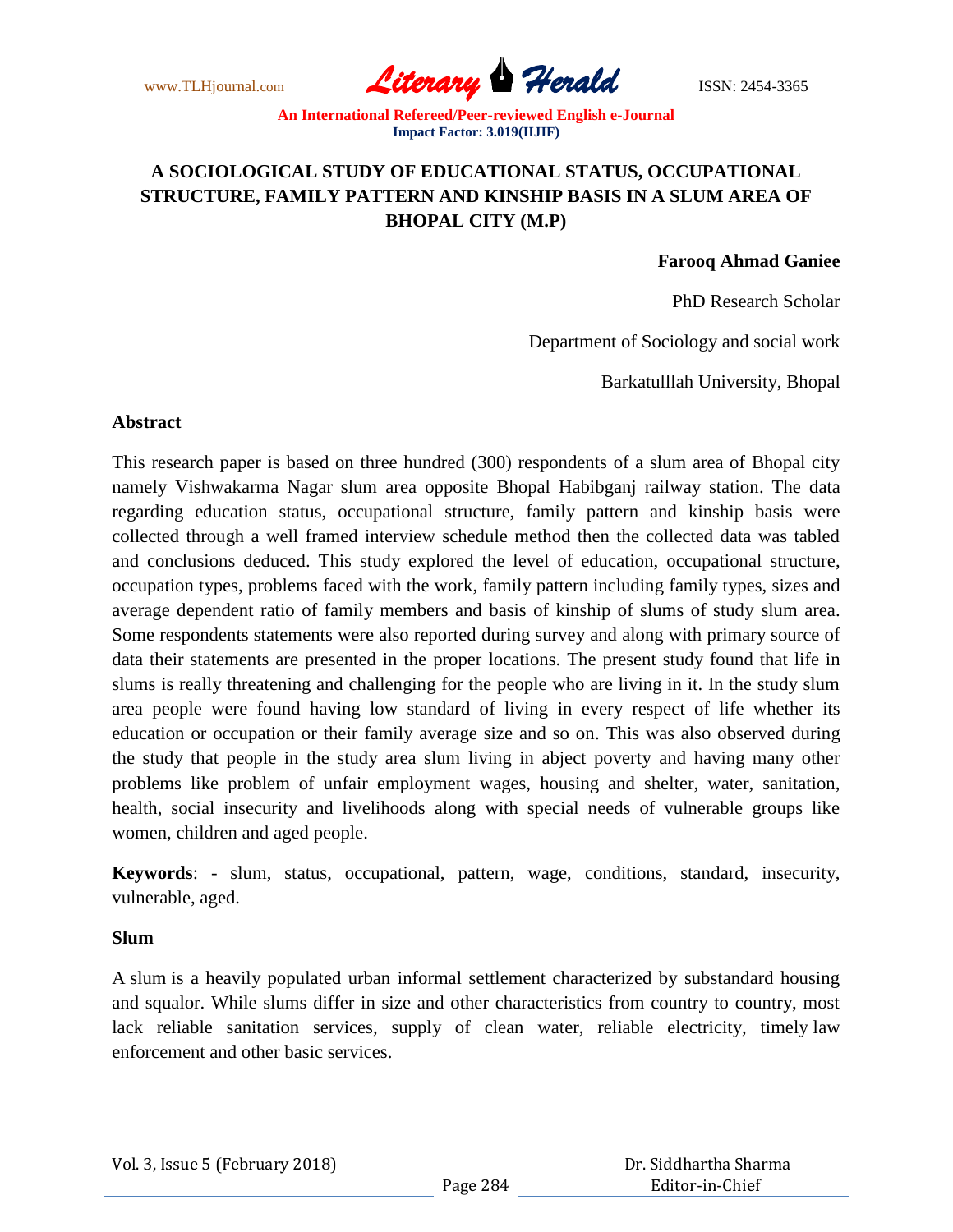

# **Educational status, occupational structure, family pattern and kinship basis of respondents of study slum area.**

### **Age distribution of the respondents**

The distribution of the respondents by age is presented in below table. The respondents are mostly distributed among the age groups of 20-25 years (3%), 25-35 Years (33%), 35-45 years 40.66%, and 19.33% are among the age group of 45-55 Years the remaining 4.66% are in the age group of 55.65. The table is indicating that maximum numbers of respondents were taken from the age groups of 25-35, 35-45 and  $45 - 55$ , because people in these age groups were almost main earners of households, married and more responsive to their social, economic, cultural, political and neighborhood environment stimuli around them.

# **Age of the respondents**

| Age group | Frequency | Percentage $(\% )$ |
|-----------|-----------|--------------------|
| $20 - 25$ | 9         | 3%                 |
| $25 - 35$ | 99        | 33%                |
| 35-45     | 120       | 40.66%             |
| $45 - 55$ | 58        | 19.33%             |
| 55-65     | 14        | 4.66%              |
| Total     | 300       | 100%               |

# **Education level of the respondents**

The table below represents the education level of respondents and, the table indicates that 35.66% of respondents were illiterate, 13% having I-V level, 35% having VI-IX level, 15.33% having secondary level school education and only 1% respondents have bachelors or above bachelors education. The data shows that the higher the education level the lower the number of respondents. From the data it appears that a very high proportions 83.66% (35.66%+13%+35%) of respondents are illiterate or having very low of education. So a large scale of illiteracy and low level of education, these urban poor people has little hope of rising up in occupational mobility.

*As case 1 stated that:*

*I never care about my illiteracy but now I think about the future of my children that they will be in trouble of poverty like me, if they don't get education they can't get any good work.* 

| <b>Education</b> level | Frequency | Percentage $(\% )$ |
|------------------------|-----------|--------------------|
| No school              | 107       | 35.66%             |
| LV                     | 39        | 13%                |
| VI-IX                  | 105       | 35%                |
| Higher .S. Sc          |           | 15.33%             |

# **Educational status of respondents**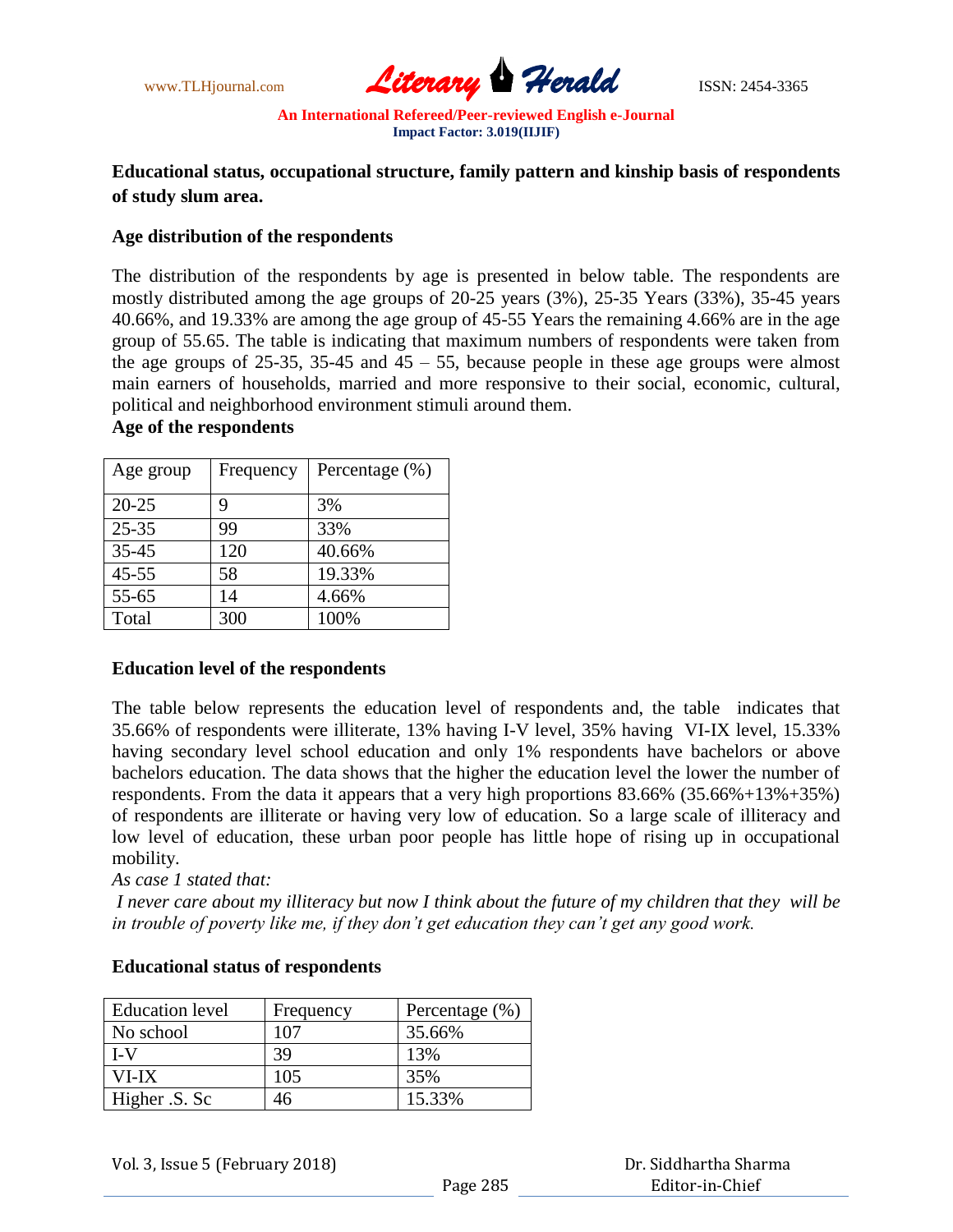www.TLHjournal.com **Literary Herald** ISSN: 2454-3365

| Bachelors $\&$ above |     | .96  |
|----------------------|-----|------|
| Total                | 300 | 100% |

### **Occupational structure of respondents**

The occupational profile of the surveyed households reveals that majority of the respondents earn their livelihood by doing daily wage work in the informal sector of the city as shown in below table that 41.33% of the respondents are engaged in unskilled labour work with no fixed place of work and with no fixed wages. The wages, working conditions, the standard of living of unskilled labour workers were found low in comparison to other group of workers. The another 38.33 % of respondents were found as daily wage skilled labours engaged in informal sector of the city such as plumbers, carpenter, mason, painters and other service providers.. The next 16% of the respondents were found earn their livelihood by pursuing self-employed occupations like in petty businesses and sundry jobs such as setting up small shops (jhoupri type and tin made shops on road) of eating items, pan- cigarette, vegetable, fruit vending and running tea stall or learn some trade privately and, after working as an apprentice in some shop open one of their own. And only 4.33% of respondents were found as salaried employees or earn from formal service sector as small job holders such as security guards, peons etc. The occupation distribution in terms of work can be seen in the next table (respondents occupation type)

### **Occupation of the respondents**

| Occupation             | Frequency | Percentage $(\% )$ |
|------------------------|-----------|--------------------|
| <b>Unskilled Labor</b> | 124       | 41.33%             |
| Skilled labour         | 115       | 38.33%             |
| Self employed          | 48        | 16%                |
| Salaried               | 13        | 4.33%              |
| Total                  | 300       | 100%               |

### **Occupation type of Respondents**

The below table represents that the respondents of this study were involved in different occupations. Due to lack of education and employment training they usually do not get entry into the more competitive formal sectors of urban employment. The works in which the respondents were being found engaged, there is no need of education or any formal training for the particular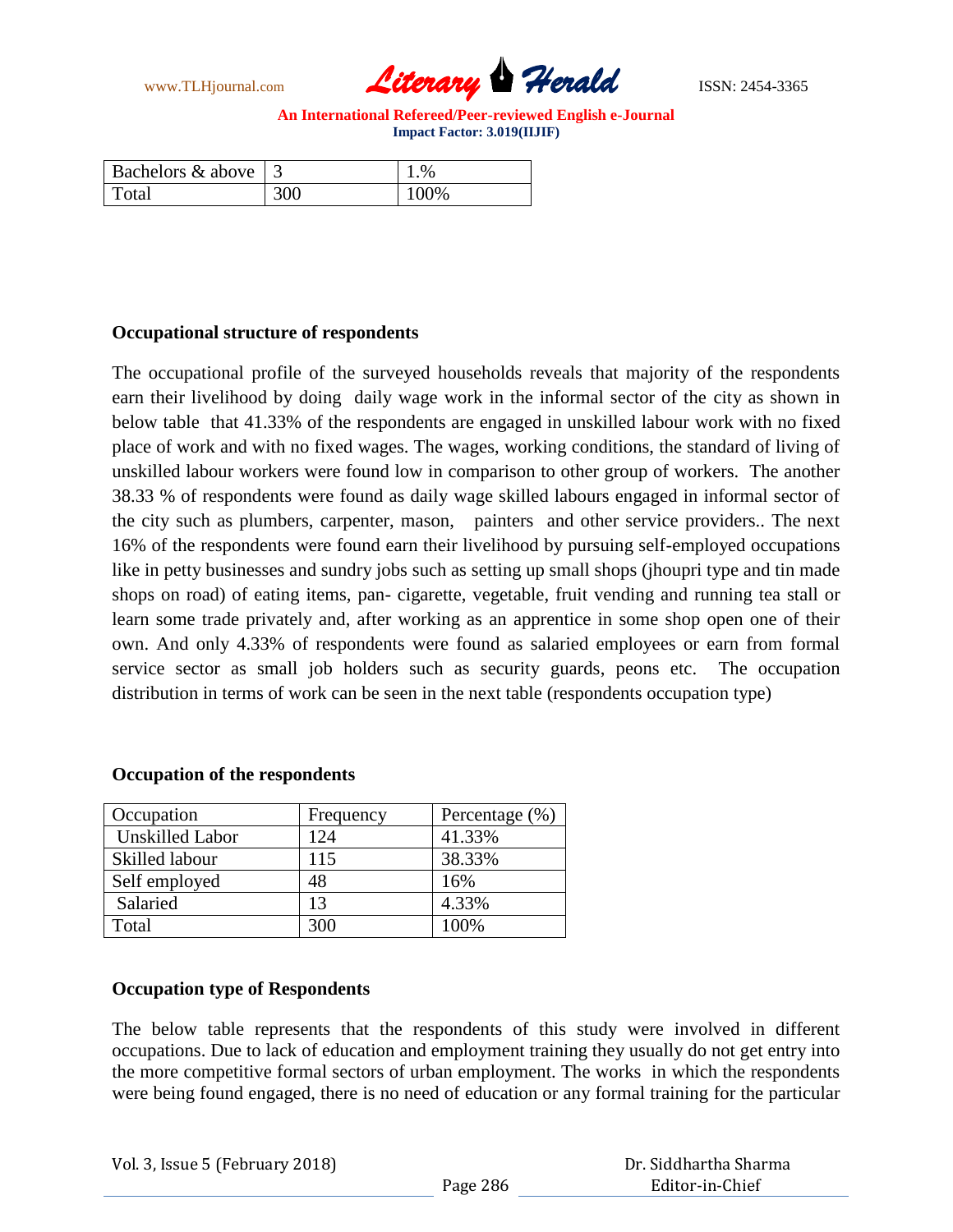www.TLHjournal.com *Literary Herald*ISSN: 2454-3365

works. A very high proportion 124 (41.33%) respondents are unskilled workers and the majority among them is illiterate. They are lucky if they get, on an average 20 days work in a month and they include men and women.

*Case 2 stated that:* 

*Many days in a month I live without any work, as I am working as a day labour. Every morning I*  wake up early in the morning and go to the market place and wait there for work with other *labours. The people who need workers come to the market place to hire us. Some time I get information of work from other labours and I also some time provide information of work to them. In this way we live our uncertain life in this city.* 

# **Respondents occupation type**

| Occupation               | Frequency |
|--------------------------|-----------|
| <b>Unskilled Labor</b>   | 124       |
| Driver                   | 6         |
| Tailor                   | 14        |
| Carpenter                | 12        |
| Mason/plumber            | 40        |
| Painter/whitewasher      | 24        |
| Maid                     | 15        |
| Tea vender               | 6         |
| Vegetable/fruit vender   |           |
|                          |           |
| Small shop               | 12        |
| Apprenticeship work      | 27        |
|                          |           |
| Govt./semi-govt. jobs    | 5         |
|                          |           |
| Small job in pvt. Sector | 8         |
|                          |           |
| Total                    | 300       |

# **Problems faced with the work**

The table with name problems faced by respondents at work represents the problems that are facing respondents with their work. The table shows a very high proportion 80.66% respondents face the under employment problem. And19.33 % of respondents faces the problems like unsafe conditions at work or far to travel from their dwellings for work. During the field survey it was observed that the problem of underemployment persists as the main problem due to irregular work and mostly people complain of low wages.

# **Problems faced by respondents at work**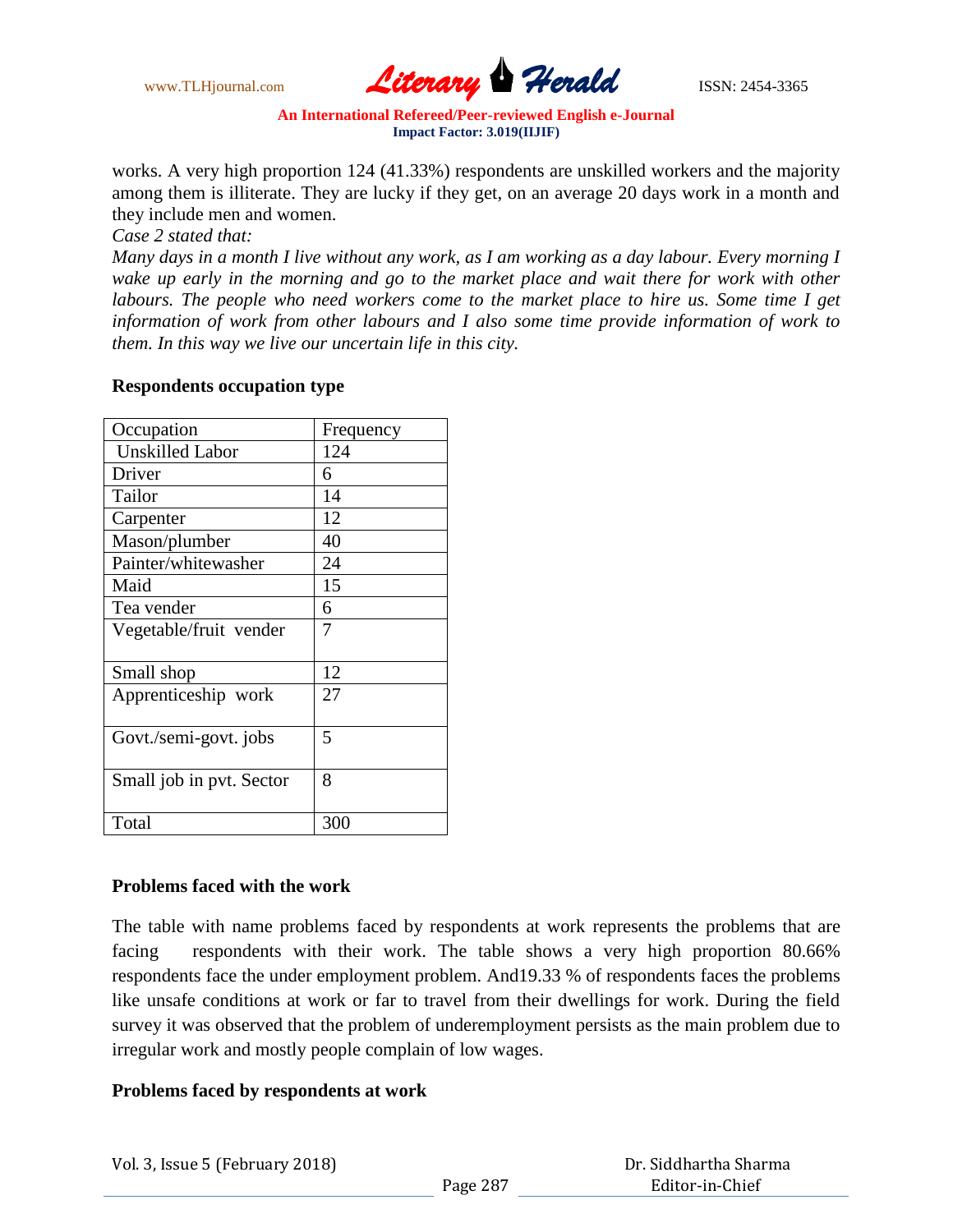www.TLHjournal.com **Literary Herald** ISSN: 2454-3365

| Problems             | Frequency | Percentage $(\%)$ |
|----------------------|-----------|-------------------|
| Underemployment      | 242       | 80.66%            |
| Unsafe condition and | 58        | 19.33%            |
| Far to travel        |           |                   |
| Total                | 300       | 100%              |

# **Family Pattern**

# **Family type of the respondents**

The family is one of the permanent social institutions which, is one form or the other form, is found in all most all societies of the world. It is one of the means most valued possessions. It is made of individuals and is also a part of the large social network. It is the only the social institution other than religion, which is formally developed in all societies. Almost everyone is born in to a family and establishes one of his own. Three types of families (nuclear, joint and single parent) were found exist among the respondents of this research study. As shown in the table below, that (75%) of respondents families are nuclear families followed by joint family with (20.33%) and single parent families with (4.66%). The single parent families were found mother-centered, which occur due to the separation of wives and husbands, broken marriages and widowhood, and these single parent families were also found in nuclear types. these single parent nuclear families were add with the nuclear families as in the below table, there are 225 nuclear families and 14 single parent these become 239 families in the next two tables because of addition of 14 families with 225 families and their percentage would be 89.66%. So a very high proportion 89.66% of respondents has nuclear families.

### **Respondents family type**

| Family type    | Frequency | Percentage $(\% )$ |
|----------------|-----------|--------------------|
| Nuclear family | 225       | 75%                |
| Joint family   | 61        | 20.33%             |
| Single parents | 14        | 4.66%              |
| Total          | 300       | 100%               |

### **Average Family size of the respondents**

The following below table discloses that a very high proportion 79.66% of respondents is from nuclear families with 1115 members with family average size of 4.66. These families include parents, their children, and in few cases close relatives, all living together under the same roof. On the other hand a small proportion 20.33% of respondents joint families have on a family average size of 6.70 with 409 members. This poses not only greater overcrowding and absence

|  | Vol. 3, Issue 5 (February 2018) |
|--|---------------------------------|
|--|---------------------------------|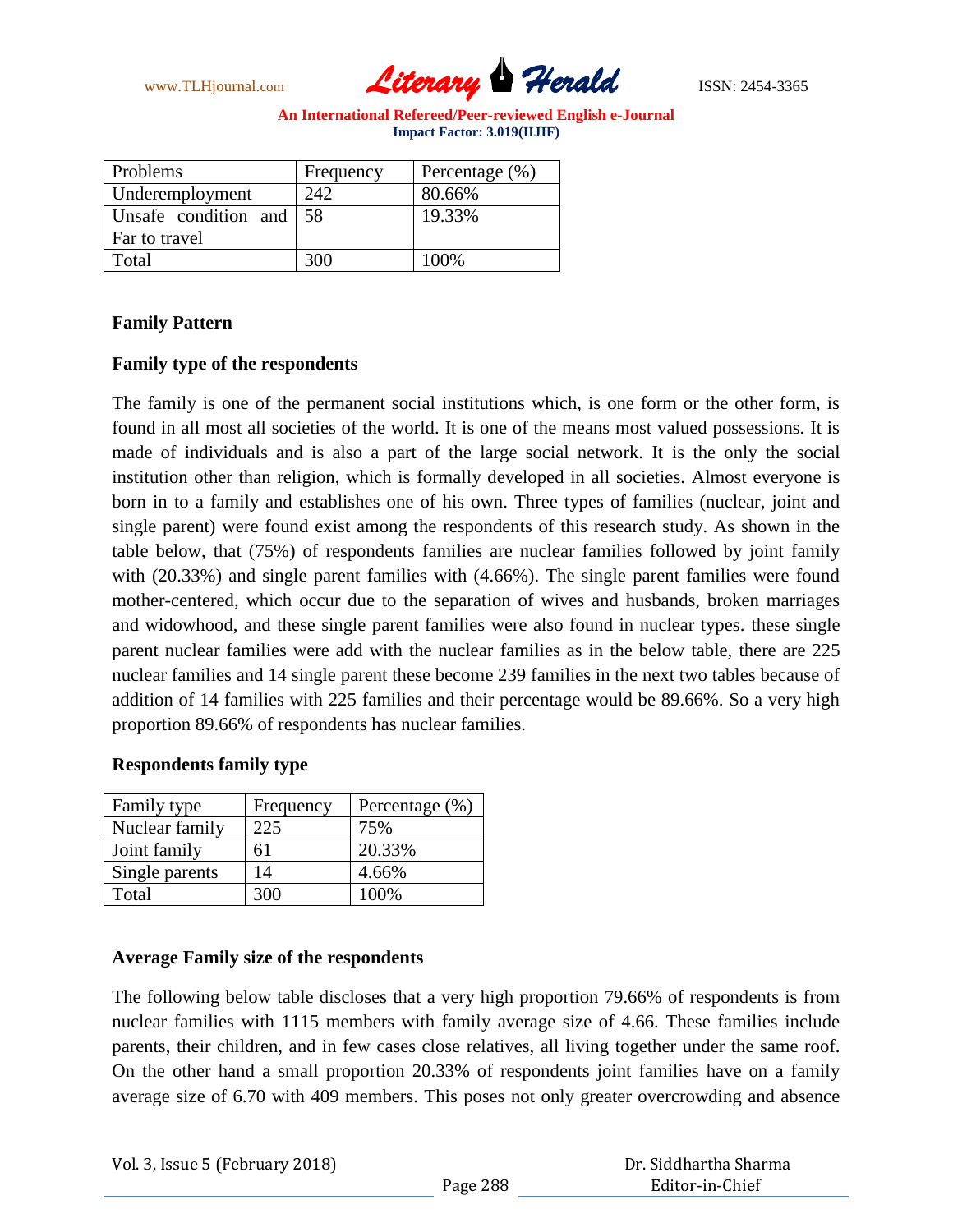www.TLHjournal.com **Literary Herald** ISSN: 2454-3365

of privacy in the small residential space but also greater economic hardships. When we combine the average number of members per family of the nuclear family with those of joint families, we arrive at the figure of an average size of (5.08) member per family.

| <b>Family Type</b> | Respondents | Average family   Total |        |
|--------------------|-------------|------------------------|--------|
|                    |             | size                   | Member |
| Nuclear family     | 239         | 4.66                   | 1115   |
| Joint family       | 61          | 6.70                   | 409    |
| Total              | 300         | 5.08                   | 524    |

# **Respondents average family size**

# **Average Family member Dependent ratio**

By dependent members we mean non earning members who rely on their parents. They constitute children too small or too weak to earn living, unemployable persons, too old, ill and mentally retarded persons. The data table below tells us that the 239 respondents of nuclear families have an average of 3.29 dependent members per family which together add up to 787 members. On the other hand the 61 respondents of joint families have an average of 3.83 dependent members per family which taken together make up an aggregate of 234 members. The total numbers of both types of families come 1221 members, the average of which works out to 3.40 dependent members ratio.

# **Average dependent ratio of family members**

| Type             | Dependent | Average income to | Respondents |
|------------------|-----------|-------------------|-------------|
|                  | members   | dependent ratio   |             |
|                  |           |                   |             |
| Nuclear families | 787       | 3.29              | 239         |
|                  | 234       | 3.83              | 61          |
| Joint families   |           |                   |             |
| Total            | 1021      | 3.40              | 300         |

# **Kinship Basis of the Respondents**

Kinship generally refers to the family relationship through blood, adoption or marriage. Kinship System in India indicates the specific mode of behavior to determine each and every possible form of relationship between the individuals in a society and it establishes definite functions for every relationship not only by blood but by marriage as well. The below table represents the